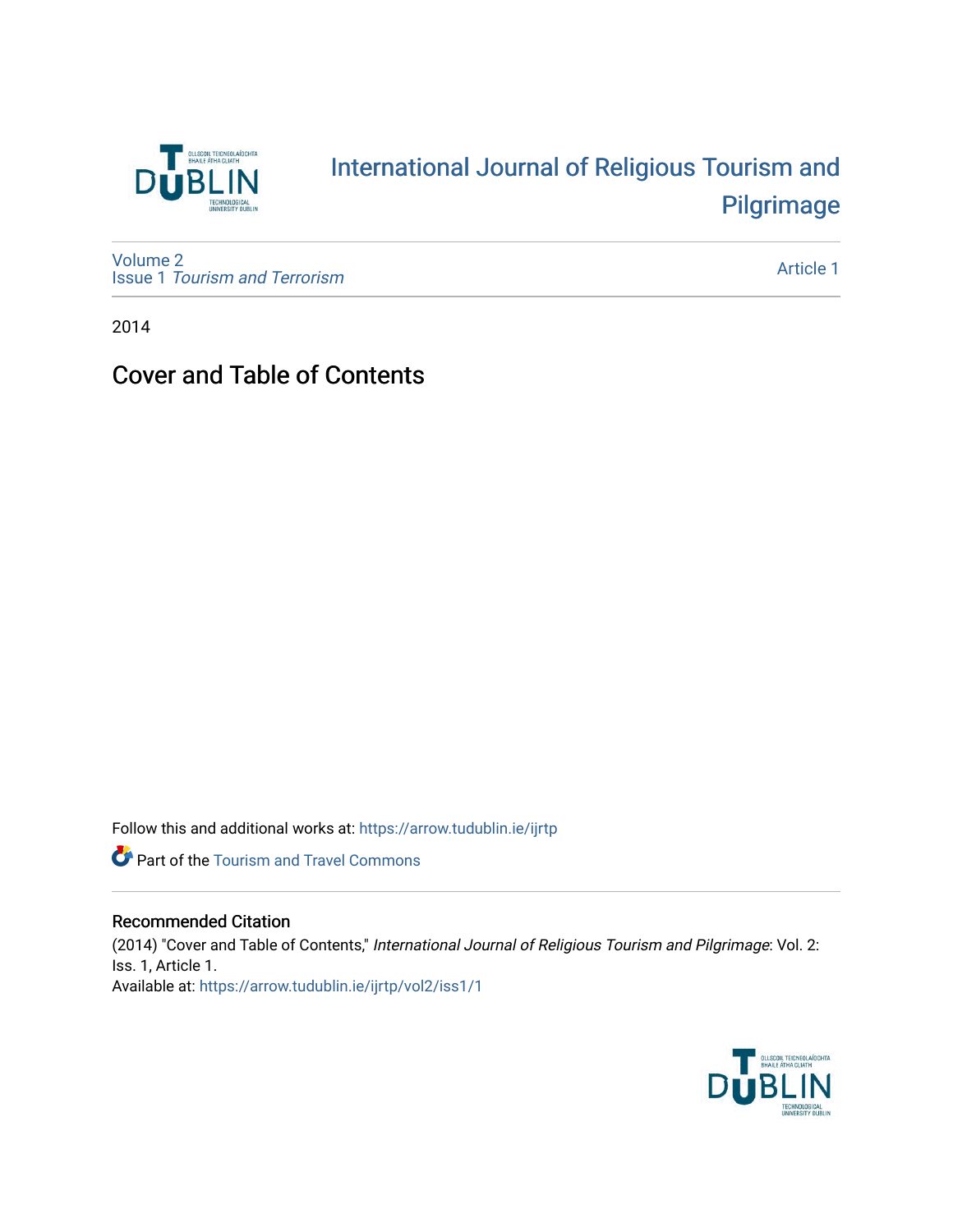



Journal Editors: - Dr. Kevin Griffin - Dr. Razaq Raj

Special Edition Editor: - Maximiliano E Korstanje Volume 2(i), 2014 ISSN 2009-7379

© Available at: http://arrow.dit.ie/ijrtp/